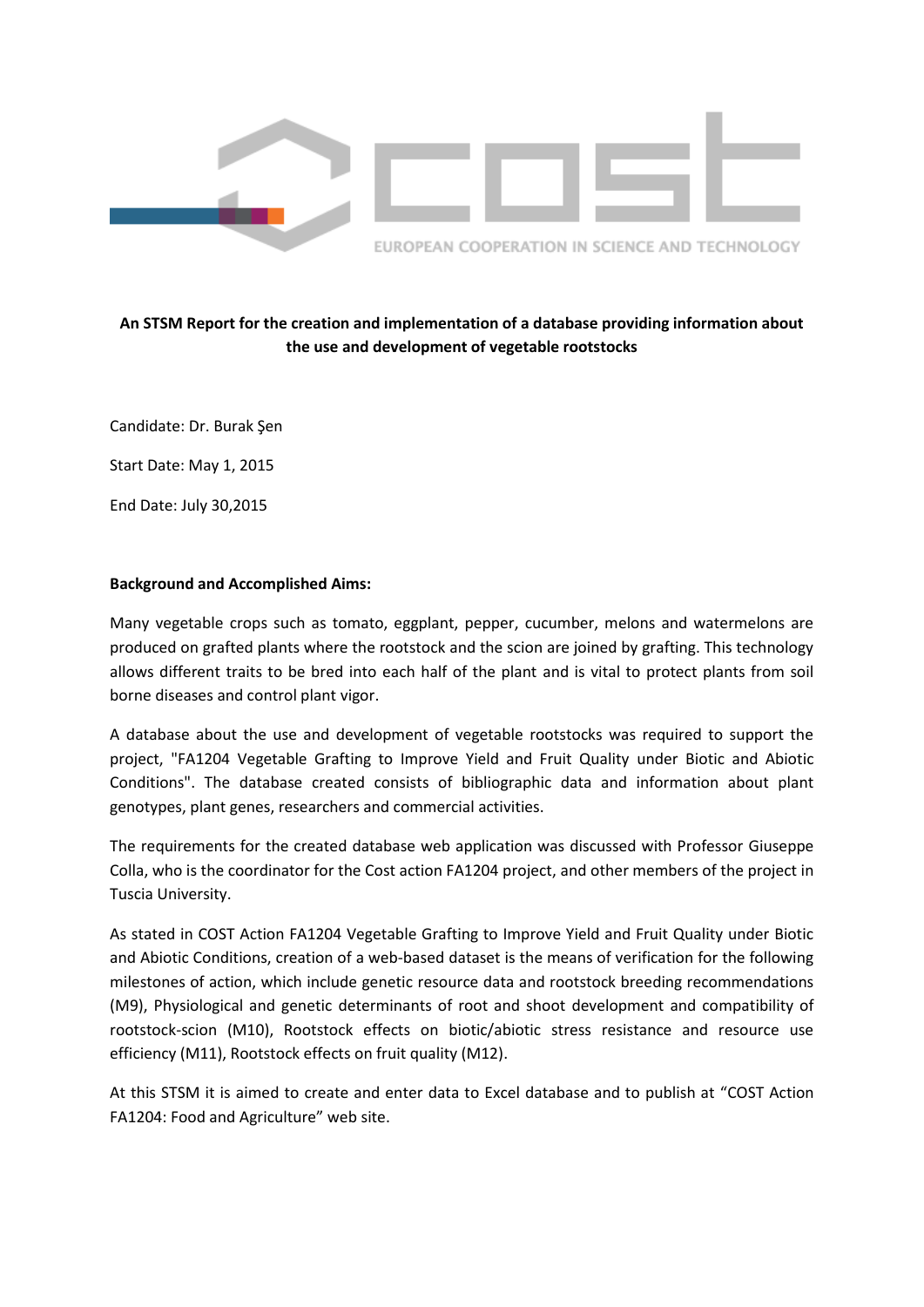#### **Work Summary**

#### **First week,**

As STSM I took short brief from Mr. Massimo Romanelli, who is the project manager about COST Action FA1204 Vegetable Grafting to Improve Yield and Fruit Quality under Biotic and Abiotic Conditions. He explained what is expected from this STSM and database. Then, I started to search for database info structure. I determined sections and headlines of database from the grafting articles and discussed my results with Prof. Guiseppe Colla, who is The Coordinator of the Editorial Board of FA1204 Cost Action at several times. By the end of the week we agreed that database should include six vegetable scion (tomato, eggplants, melon, watermelon, cucumber and pepper), source info (Records No, Title, Institution/Country, Responsible Person, Supervisor, Aim Of Research, Start/End Date, Cost WG Member, Linked Research, Link), scion section (Records, Subrecords, Vegetable rootstock (Rootstock Crop, Rootstock Crop Origin, Rootstock Crop Variety, Scion, Country Of Grafting, Condition Of Grafting, Grafting Techniques, Grafting Compatibility), Biotic Factors (Fungi Classname, Bacteria Classname, Virus Classname, Nematode Classname), Abiotic Factors (Nutrient uptake "Nitrogen (N), Phosphorus (P), Potassium (K), Calcium (Ca), Magnesium (Mg), Sulfur (S), Boron (B), Chlorine (Cl), Copper (Cu), Iron (Fe), Manganese (Mn), Sodium (Na), Zinc (Zn), Molybdenum (Mo), Nickel (Ni), Silicon (Si), Cobalt (Co)" and Nutrient concentration Nitrogen (N), Phosphorus (P), Potassium (K), Calcium (Ca), Magnesium (Mg), Sulfur (S), Boron (B), Chlorine (Cl), Copper (Cu), Iron (Fe), Manganese (Mn), Sodium (Na), Zinc (Zn), Molybdenum (Mo), Nickel (Ni), Silicon (Si), Cobalt (Co)", Salinity, Alkalinity, Drought, Flooding, Temperature, Heavy Metal/Other Pollutants "Ca(NO3)2"), Response by vegetable rootstock (Gene, Genotype, Compatibility, Vigor, Vigour effects on scion, Tolerance of the scion, Vegetative growth, Leaf, Stem, Root, Tuber, Fruit Yield, Fruit Quality, Resistance)).

# **Second week**

I prepared a template excel sheet to collect the data from Working Groups for database development. Prof. Giuseppe Colla, Massimo Romanelli, Dr. Georgia Ntatsi who is the Coordinator of the Editorial Board of FA1204 Cost Action and I discussed the distribution way of the template excel sheet. As a result, an e-mail was sent to Working Group Leaders and Co-leaders by Dr. Georgia Ntatsi at 12<sup>th</sup> May 2015 to collect data and ask their opinion for database. Besides these efforts, I started to take data from grafting articles which is provided by Prof. Giuseppe Colla. It was supplied by flash memory and a directory with one hundred fifty two files about several types of vegetable and grafting.

# **Third and Forth Weeks**

Working Groups didn't supply any files within that period. Also, the e-mail was responded only by Prof. Halit Yetişir from Turkey and Dr. Rohi Cohen from Israel. But, nobody from working group sent the filled template sheet. I could read only thirty articles from one hundred fifty two files due to the lack of experience on grafting and fifteen articles could be used for data base. The others contained either general knowledge about grafting or were unsuitable for database info structure. Database created under object of query of grafting advantage or disadvantage. It needs un-grafted or selfgrafted rootstock as control in experience. Sections are evaluated as grafted plants effected or responded positive or negative according to un-grafted/self-grafted plant under biotic-abiotic stress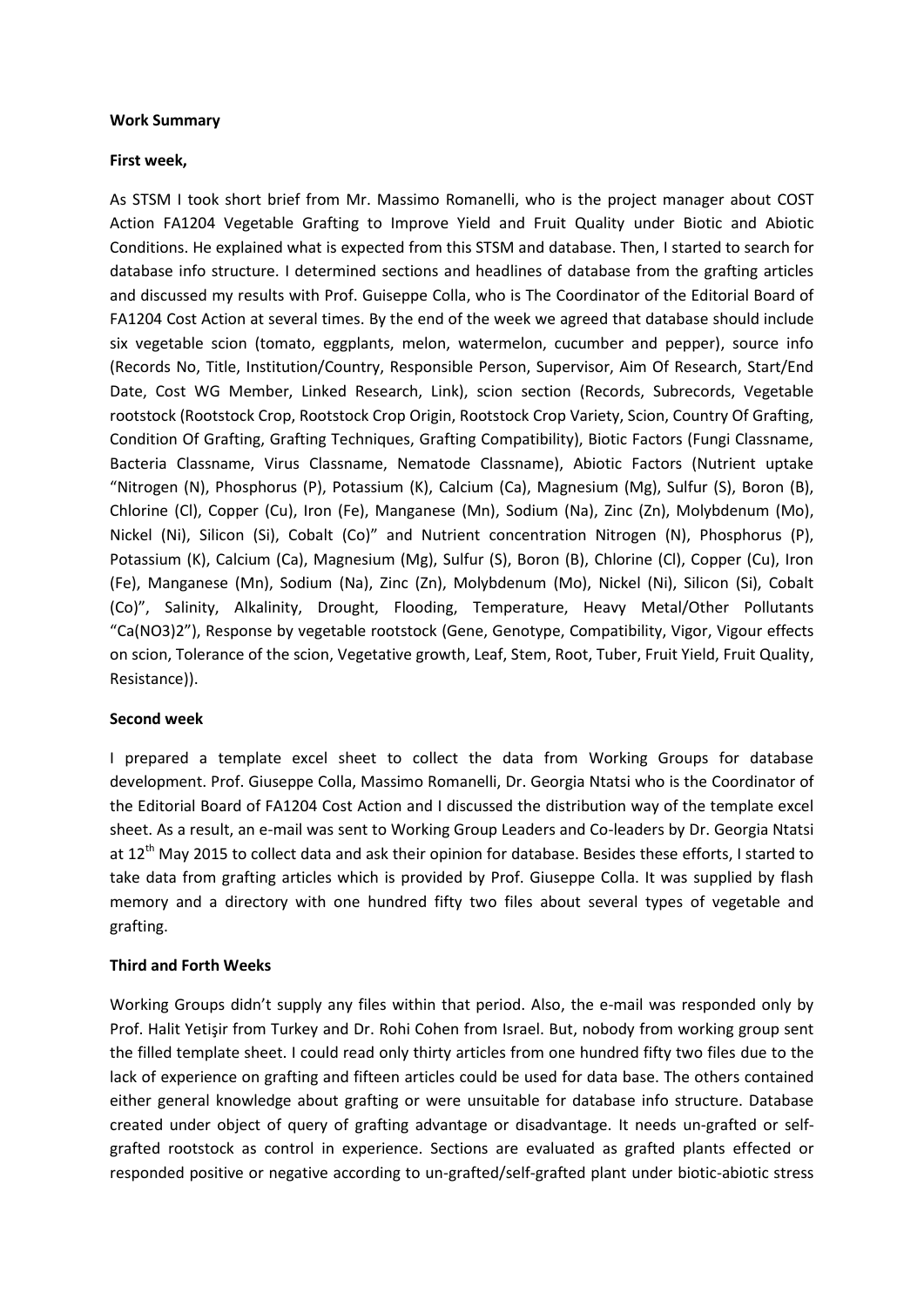or compatibility. And the STSM database creation was completed and filled as much as possible. Picture1 and Picture2 show template sheet of database. Picture3 is a view from database using index feature at rootstock crop variety.

|                 | Microsoft Excel - FA1204_DATABASE |                                                                         |                                                                                   |                                                                                                                                       |                                                     | $\Box$ 0                          |  |
|-----------------|-----------------------------------|-------------------------------------------------------------------------|-----------------------------------------------------------------------------------|---------------------------------------------------------------------------------------------------------------------------------------|-----------------------------------------------------|-----------------------------------|--|
|                 |                                   |                                                                         | c.                                                                                | D.                                                                                                                                    | E                                                   |                                   |  |
|                 | <b>Records</b>                    |                                                                         | $\overline{2}$                                                                    |                                                                                                                                       |                                                     |                                   |  |
|                 | <b>Title</b>                      | Interactive Effects of Grafting and                                     | Grafting of tomato mutants onto potato                                            | Stomatal control in tomato with ABA-                                                                                                  | Antioxidant response resides in the shoot in        | Anatomy and physiology of gra     |  |
|                 |                                   | Manganese Supply on Growth, Yield, and                                  | rootstocks: An approach to study leaf-                                            | deficient roots: response of grafted plants to                                                                                        | reciprocal grafts of drought-tolerant and           | incompatibility in solanaceous    |  |
|                 |                                   | Nutrient Uptake by Tomato                                               | derived signaling on tuberization                                                 | soil drying                                                                                                                           | drought-sensitive cultivars in tomato under         |                                   |  |
|                 |                                   |                                                                         |                                                                                   |                                                                                                                                       | water stress                                        |                                   |  |
|                 | <b>Institution/Country</b>        | 1- Agricultural University of Athens,                                   | 1-Departamento de Cie^ncias Biolo'gicas, 1- Department of Organismic and          |                                                                                                                                       | 1-Department of Plant Physiology, Faculty of        | 1-School of Environmental and     |  |
|                 |                                   | Department of Crop Science, Laboratory of                               | Escola Superior de Agricultura "Luiz de                                           | Evolutionary Biology, Harvard University,                                                                                             | Science, University of Granada, 18071               | University of New England, Arr    |  |
|                 |                                   | Vegetable Production, Iera Odos 75, 11855                               |                                                                                   | Queiroz", Universidade de Sa"o Paulo, Av. Cambridge, MA 02138, USA. 2- Department Granada, Spain                                      |                                                     | 2351, Australia. 2-Faculty of Sc  |  |
|                 |                                   | Athens, Greece. 2-Institute for Vegetable                               | Pa'dua Dias, 11 CP. 09 CEP 13418-900                                              | of Crop Physiology, University of Agricultural                                                                                        |                                                     | Queensland University of Tech     |  |
|                 |                                   | and Ornamental Crops, Theodor                                           | Piracicaba, SP, Brazil                                                            | Sciences, Bangalore 560 065, India. 3- CSIRO                                                                                          |                                                     | Brisbane, QLD, 4001, Australia.   |  |
|                 |                                   | Echtermeyer Weg 1, 14979 Großbeeren,                                    |                                                                                   | Division of Plant Industry, GPO Box 1600,                                                                                             |                                                     | School of Life and Environment    |  |
|                 | <b>Responsible Person</b>         | Dimitrios Savvas, Dimitrios Papastavrou,                                | La'zaro E.P. Peres *, Roge'rio F. Carvalho, N. Michele Holbrook, V.R. Shashidhar, |                                                                                                                                       | Eva Sánchez-Rodríguez*, María del Mar               | M. Kawaguchi, A. Taji, D. Back    |  |
|                 |                                   | Georgia Ntatsi, Hagen Hartmann and                                      | Agusti'n Zso"go"n, Oscar D. Bermu'dez-                                            | Richard A. James, Rana Munns                                                                                                          | Rubio-Wilhelmi, Bego"na Blasco, Rocío               | Oda                               |  |
|                 |                                   | Dietmar Schwarz Andreas Ropokis, C.                                     | Zambrano, Walter G.R. Robles, Silvio                                              |                                                                                                                                       | Levya, Luis Romero, Juan Manuel Ruiz                |                                   |  |
|                 |                                   | Olympios                                                                | <b>Tavares</b>                                                                    |                                                                                                                                       |                                                     |                                   |  |
|                 | Supervisor                        |                                                                         |                                                                                   |                                                                                                                                       |                                                     |                                   |  |
|                 | <b>Aim Of Research</b>            | To search Interactive Effects of Grafting                               | To search grafting of tomato mutants                                              | To search ABA interaction between stomatal To search antioxidant response in grafted                                                  |                                                     | To search graft incompatibility   |  |
|                 |                                   |                                                                         | onto potato rootstocks                                                            |                                                                                                                                       | tomato under water stress.                          | solanaceous plants                |  |
|                 |                                   | and Manganese Supply on Growth, Yield,<br>and Nutrient Uptake by Tomato |                                                                                   | closure and grafted tomato                                                                                                            |                                                     |                                   |  |
|                 |                                   |                                                                         |                                                                                   |                                                                                                                                       |                                                     |                                   |  |
|                 |                                   |                                                                         |                                                                                   |                                                                                                                                       |                                                     |                                   |  |
|                 | <b>Start/End Date</b>             | 2007                                                                    | 2005 (publication)                                                                | 2002 (publication)                                                                                                                    | 2012 (publication)                                  | 2008 (publication)                |  |
|                 | <b>Cost WG Member</b>             | Dimitrios Savvas, Georgia Ntatsi, Dietmar                               |                                                                                   |                                                                                                                                       |                                                     |                                   |  |
|                 |                                   | Schwarz                                                                 |                                                                                   |                                                                                                                                       |                                                     |                                   |  |
|                 | <b>Linked Research</b>            | Savvas et al., 2009. D. Savvas, D.                                      | Peres, L.E.P., Carvalho, R.F., Zsögön, A.,                                        | Holbrook NM, Shashidhar VR, James RA,                                                                                                 | Sánchez-Rodríguez E, Rubio-Wilhelmi MM,             | Kawaguchi, M., Taji, A., Bac      |  |
|                 |                                   | Papastavrou, G. Ntatsi, A. Ropokis, C.                                  | Bermúdez-Zambrano, O.D., Robles,                                                  | Munns R. 2002. Stomatal control in tomato                                                                                             | Blasco B, Leyva R, Romero L, Ruiz JM.               | Oda, M., 2008. Anatomy and        |  |
|                 |                                   | Olympios, H. Hartmann, D. Schwarz.                                      | W.G.R., Tavares, S. (2005). Grafting of                                           | with ABA-deficient roots: response of grafted Antioxidant response resides in the shoot in                                            |                                                     | graft incompatibility in soland   |  |
|                 |                                   | Interactive effects of grafting and Mn-                                 | tomato mutants onto potato rootstocks:                                            | plants to soil drying. J Exp Bot 53:1503-1514                                                                                         | reciprocal grafts of drought-tolerant and           | J. Hortic, Sci. Biotechnol, 83.   |  |
|                 |                                   | supply level on growth, yield and nutrient                              | An approach to study leaf-derived                                                 |                                                                                                                                       | drought-sensitive cultivars in tomato under         |                                   |  |
|                 |                                   | uptake by tomato. HortScience, 44 (2009),                               | signaling on tuberization. Plant Science,                                         |                                                                                                                                       | water stress, 2012. Plant Science 188-189.          |                                   |  |
|                 |                                   |                                                                         |                                                                                   |                                                                                                                                       |                                                     |                                   |  |
|                 |                                   | pp. 1978-1982                                                           | 169 (4), pp. 680-688. doi:                                                        |                                                                                                                                       | 89-96.                                              |                                   |  |
|                 | Link                              |                                                                         | 10.1016/i.plantsci.2005.05.017                                                    | http://hortsci.ashspublications.org/content http://www.sciencedirect.com/science/ar http://www.oeb.harvard.edu/faculty/holbrook/paper | http://www.sciencedirect.com/science/article/pii/SO | http://www.ihortscib.org/Vol83/83 |  |
|                 |                                   |                                                                         |                                                                                   | s/hol JEB 1503.pdf                                                                                                                    | 168945211003712                                     |                                   |  |
|                 |                                   | /44/7/1978.short                                                        | ticle/pii/S016894520500186X                                                       |                                                                                                                                       |                                                     |                                   |  |
| 11 <sub>1</sub> |                                   |                                                                         |                                                                                   |                                                                                                                                       |                                                     |                                   |  |
|                 | <b>EGGPLANTS</b>                  | MELON / WATERMELON                                                      | <b>CUCUMBER</b><br>PEPPER<br>१⊐                                                   | $   \cdot   $                                                                                                                         | HH.                                                 |                                   |  |
|                 |                                   |                                                                         |                                                                                   |                                                                                                                                       |                                                     |                                   |  |

Picture1. A View from Template Source Sheet

| <b>X</b> Microsoft Excel - FA1204_DATABASE                                                                                                                                                                                                                                                                                                                                                                                                                                        |                                                   |                                                         |                                    |                                                                                           |                                                                              |                                                                                       | $= 101$                                                                                               | $\mathbf{x}$              |
|-----------------------------------------------------------------------------------------------------------------------------------------------------------------------------------------------------------------------------------------------------------------------------------------------------------------------------------------------------------------------------------------------------------------------------------------------------------------------------------|---------------------------------------------------|---------------------------------------------------------|------------------------------------|-------------------------------------------------------------------------------------------|------------------------------------------------------------------------------|---------------------------------------------------------------------------------------|-------------------------------------------------------------------------------------------------------|---------------------------|
|                                                                                                                                                                                                                                                                                                                                                                                                                                                                                   | $\mathbf{R}$                                      | $\mathbb{C}$                                            | n                                  |                                                                                           |                                                                              | $\mathbf{G}$                                                                          |                                                                                                       |                           |
| Records                                                                                                                                                                                                                                                                                                                                                                                                                                                                           |                                                   | ъ                                                       | 5                                  | 5                                                                                         | 5                                                                            | 5                                                                                     | 5                                                                                                     | 5.                        |
| Subrecords                                                                                                                                                                                                                                                                                                                                                                                                                                                                        | A                                                 | $\overline{B}$                                          | <b>A</b>                           | B.                                                                                        | <b>c</b>                                                                     | Þ                                                                                     | ×.                                                                                                    | F.                        |
| <b>3</b> Vegetable rootstock                                                                                                                                                                                                                                                                                                                                                                                                                                                      |                                                   |                                                         |                                    |                                                                                           |                                                                              |                                                                                       |                                                                                                       |                           |
| <b>Rootstock Crop</b>                                                                                                                                                                                                                                                                                                                                                                                                                                                             | Tomato                                            | Tomato                                                  | Potato                             | Potato                                                                                    | Potato                                                                       | Potato                                                                                | Potato                                                                                                | Potato                    |
| <b>Rootstock Crop_Origin</b>                                                                                                                                                                                                                                                                                                                                                                                                                                                      |                                                   |                                                         |                                    |                                                                                           |                                                                              |                                                                                       |                                                                                                       |                           |
| <b>Rootstock Crop Variety</b><br>$\mathbf{6}^-$                                                                                                                                                                                                                                                                                                                                                                                                                                   | Belladona (Solanum<br>Iycopersicum L. cv.)        | He-man (Solanum lycopersicum<br>· Solanum habrochaites) | Monalisa (Solanum tuberosum L) cv. | Monalisa (Solanum tuberosum L) cv.                                                        | Monalisa (Solanum tuberosum L) cv.                                           | Monalisa (Solanum tuberosum L) cv.                                                    | Monalisa (Solanum tuberosum L) cv.                                                                    | Monalisa (                |
| Scion                                                                                                                                                                                                                                                                                                                                                                                                                                                                             | Tomato (Solanum lycopersicum<br>L. cv. Belladona) | Tomato (Solanum lycopersicum<br>L. cv. Belladona)       | Monalisa (Solanum tuberosum L) cv. | Tomato (Lycopersicon esculentum<br>Mill.) photomorphogenic mutants<br>aurea (au) (LA3280) | Tomato (Lycopersicon esculentum<br>Mill.) far red insensitive (fri) (LA3809) | Tomato (Lycopersicon esculentum<br>Mill.) temporary red insensitive (tri)<br>(LA3808) | Tomato (Lycopersicon esculentum<br>Mill.) hormone mutants gibberellin<br>deficient-1 (gib-1) (LA2893) | Tomato (Ly<br>Mill.) dwar |
| Country Of Grafting<br>$\overline{\mathbf{8}}$                                                                                                                                                                                                                                                                                                                                                                                                                                    |                                                   |                                                         |                                    |                                                                                           |                                                                              |                                                                                       |                                                                                                       |                           |
| <b>Contition Of Grafting</b>                                                                                                                                                                                                                                                                                                                                                                                                                                                      |                                                   |                                                         |                                    |                                                                                           |                                                                              |                                                                                       |                                                                                                       |                           |
| 10 Grafting Techniques                                                                                                                                                                                                                                                                                                                                                                                                                                                            |                                                   |                                                         |                                    |                                                                                           |                                                                              |                                                                                       |                                                                                                       |                           |
| <b>Grafting Compatibility</b><br>11                                                                                                                                                                                                                                                                                                                                                                                                                                               |                                                   |                                                         |                                    | ٠                                                                                         |                                                                              |                                                                                       | l 4                                                                                                   | ٠                         |
| 12 Biotic Factors                                                                                                                                                                                                                                                                                                                                                                                                                                                                 |                                                   |                                                         |                                    |                                                                                           |                                                                              |                                                                                       |                                                                                                       |                           |
| 13 Fungi Classname                                                                                                                                                                                                                                                                                                                                                                                                                                                                |                                                   |                                                         |                                    |                                                                                           |                                                                              |                                                                                       |                                                                                                       |                           |
| 14 Bacteria Classname                                                                                                                                                                                                                                                                                                                                                                                                                                                             |                                                   |                                                         |                                    |                                                                                           |                                                                              |                                                                                       |                                                                                                       |                           |
| 15 Virus Classname                                                                                                                                                                                                                                                                                                                                                                                                                                                                |                                                   |                                                         |                                    |                                                                                           |                                                                              |                                                                                       |                                                                                                       |                           |
| 16 Nematode Classname                                                                                                                                                                                                                                                                                                                                                                                                                                                             |                                                   |                                                         |                                    |                                                                                           |                                                                              |                                                                                       |                                                                                                       |                           |
| 17 Abiotic Factors                                                                                                                                                                                                                                                                                                                                                                                                                                                                |                                                   |                                                         |                                    |                                                                                           |                                                                              |                                                                                       |                                                                                                       |                           |
| 18 Nutrient uptake                                                                                                                                                                                                                                                                                                                                                                                                                                                                |                                                   |                                                         |                                    |                                                                                           |                                                                              |                                                                                       |                                                                                                       |                           |
| 19 Nitrogen (N)                                                                                                                                                                                                                                                                                                                                                                                                                                                                   |                                                   |                                                         |                                    |                                                                                           |                                                                              |                                                                                       |                                                                                                       |                           |
| 20 Phosphorus (P)                                                                                                                                                                                                                                                                                                                                                                                                                                                                 |                                                   |                                                         |                                    |                                                                                           |                                                                              |                                                                                       |                                                                                                       |                           |
| 21 Potassium (K)                                                                                                                                                                                                                                                                                                                                                                                                                                                                  |                                                   |                                                         |                                    |                                                                                           |                                                                              |                                                                                       |                                                                                                       |                           |
| 22 Calcium (Ca)                                                                                                                                                                                                                                                                                                                                                                                                                                                                   |                                                   |                                                         |                                    |                                                                                           |                                                                              |                                                                                       |                                                                                                       |                           |
| 23 Magnesium (Mg)                                                                                                                                                                                                                                                                                                                                                                                                                                                                 |                                                   |                                                         |                                    |                                                                                           |                                                                              |                                                                                       |                                                                                                       |                           |
| 24 Sulfur (S)                                                                                                                                                                                                                                                                                                                                                                                                                                                                     |                                                   |                                                         |                                    |                                                                                           |                                                                              |                                                                                       |                                                                                                       |                           |
| 25 Boron (B)                                                                                                                                                                                                                                                                                                                                                                                                                                                                      |                                                   |                                                         |                                    |                                                                                           |                                                                              |                                                                                       |                                                                                                       |                           |
| 26 Chlorine (CI)                                                                                                                                                                                                                                                                                                                                                                                                                                                                  |                                                   |                                                         |                                    |                                                                                           |                                                                              |                                                                                       |                                                                                                       |                           |
| 27 Copper (Cu)                                                                                                                                                                                                                                                                                                                                                                                                                                                                    |                                                   |                                                         |                                    |                                                                                           |                                                                              |                                                                                       |                                                                                                       |                           |
| 28 Iron (Fe)                                                                                                                                                                                                                                                                                                                                                                                                                                                                      |                                                   |                                                         |                                    |                                                                                           |                                                                              |                                                                                       |                                                                                                       |                           |
| 29 Manganese (Mn)                                                                                                                                                                                                                                                                                                                                                                                                                                                                 |                                                   |                                                         |                                    |                                                                                           |                                                                              |                                                                                       |                                                                                                       |                           |
| 30 Sodium (Na)                                                                                                                                                                                                                                                                                                                                                                                                                                                                    |                                                   |                                                         |                                    |                                                                                           |                                                                              |                                                                                       |                                                                                                       |                           |
| 31 Zinc (Zn)                                                                                                                                                                                                                                                                                                                                                                                                                                                                      |                                                   |                                                         |                                    |                                                                                           |                                                                              |                                                                                       |                                                                                                       |                           |
| 32 Molybdenum (Mo)                                                                                                                                                                                                                                                                                                                                                                                                                                                                |                                                   |                                                         |                                    |                                                                                           |                                                                              |                                                                                       |                                                                                                       |                           |
| 33 Nickel (Ni)                                                                                                                                                                                                                                                                                                                                                                                                                                                                    |                                                   |                                                         |                                    |                                                                                           |                                                                              |                                                                                       |                                                                                                       |                           |
| 34 Silicon (Si)                                                                                                                                                                                                                                                                                                                                                                                                                                                                   |                                                   |                                                         |                                    |                                                                                           |                                                                              |                                                                                       |                                                                                                       |                           |
| 35 Cobalt (Co)                                                                                                                                                                                                                                                                                                                                                                                                                                                                    |                                                   |                                                         |                                    |                                                                                           |                                                                              |                                                                                       |                                                                                                       |                           |
| 36 Nutrient concentration                                                                                                                                                                                                                                                                                                                                                                                                                                                         |                                                   |                                                         |                                    |                                                                                           |                                                                              |                                                                                       |                                                                                                       |                           |
| 37 Nitrogen (N)                                                                                                                                                                                                                                                                                                                                                                                                                                                                   |                                                   |                                                         |                                    |                                                                                           |                                                                              |                                                                                       |                                                                                                       |                           |
| 38 Phosphorus (P)                                                                                                                                                                                                                                                                                                                                                                                                                                                                 |                                                   |                                                         |                                    |                                                                                           |                                                                              |                                                                                       |                                                                                                       |                           |
| 39 Potassium (K)                                                                                                                                                                                                                                                                                                                                                                                                                                                                  |                                                   | $\ddot{}$                                               |                                    |                                                                                           |                                                                              |                                                                                       |                                                                                                       |                           |
| 40 Calcium (Ca)                                                                                                                                                                                                                                                                                                                                                                                                                                                                   |                                                   | ÷                                                       |                                    |                                                                                           |                                                                              |                                                                                       |                                                                                                       |                           |
| 41 Magnesium (Mg)                                                                                                                                                                                                                                                                                                                                                                                                                                                                 |                                                   | l +                                                     |                                    |                                                                                           |                                                                              |                                                                                       |                                                                                                       |                           |
| 42 Sulfur (S)                                                                                                                                                                                                                                                                                                                                                                                                                                                                     |                                                   |                                                         |                                    |                                                                                           |                                                                              |                                                                                       |                                                                                                       |                           |
| <b>SOURCE</b><br>$\begin{array}{c cccccc} \multicolumn{3}{c }{\mathbb{H}} & \multicolumn{3}{c }{\mathbb{H}} & \multicolumn{3}{c }{\mathbb{H}} & \multicolumn{3}{c }{\mathbb{H}} & \multicolumn{3}{c }{\mathbb{H}} & \multicolumn{3}{c }{\mathbb{H}} & \multicolumn{3}{c }{\mathbb{H}} & \multicolumn{3}{c }{\mathbb{H}} & \multicolumn{3}{c }{\mathbb{H}} & \multicolumn{3}{c }{\mathbb{H}} & \multicolumn{3}{c }{\mathbb{H}} & \multicolumn{3}{c }{\mathbb{H}} & \multicolumn{3$ | <b>TOMATO EGGPLANTS MELON</b>                     | WATERMELON<br><b>CUCUMBER</b>                           | <b>P</b><br>PEPPER                 |                                                                                           | $\Box$<br>HL.                                                                |                                                                                       |                                                                                                       |                           |

Picture2. A View from Template Scion Sheet